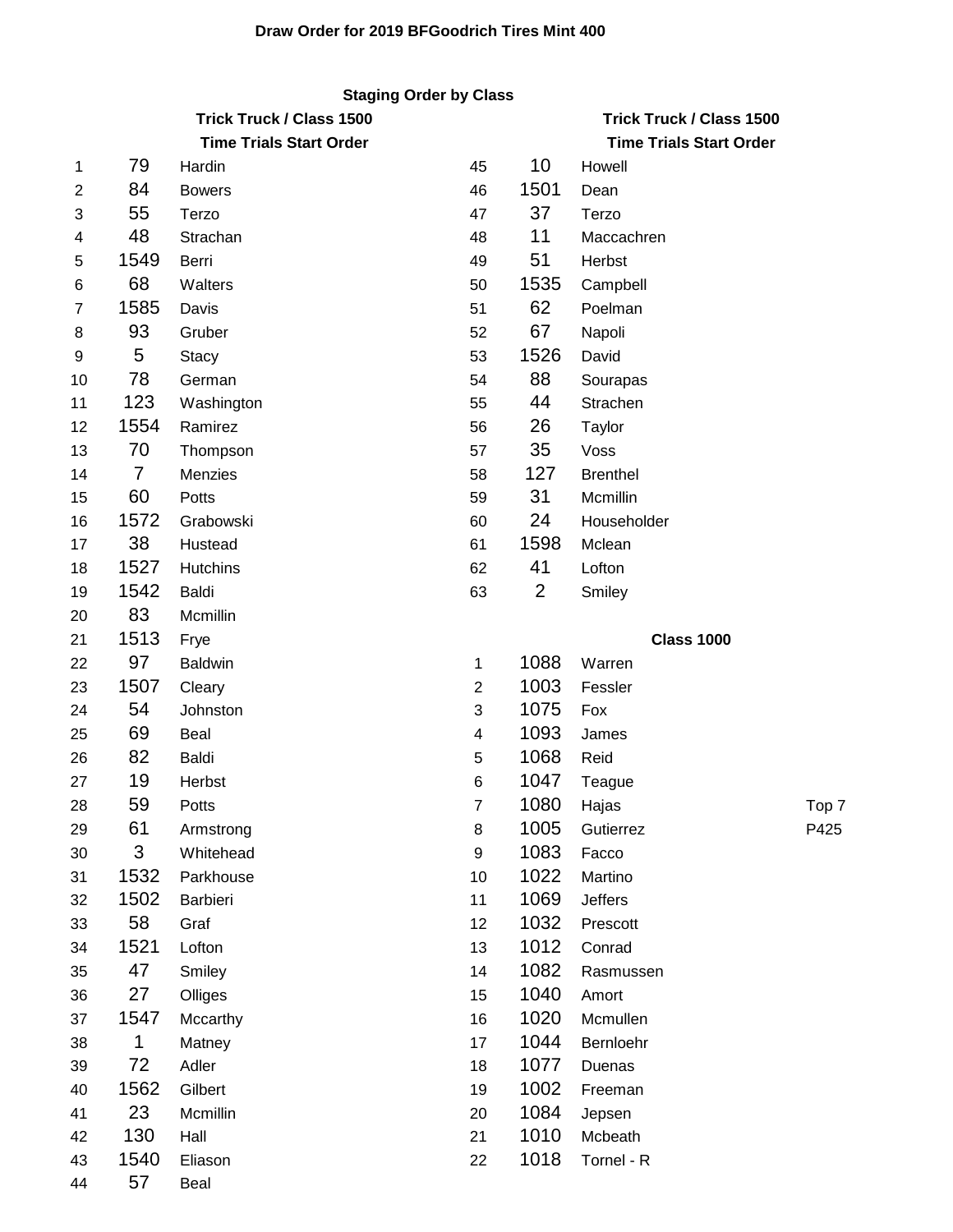|    | <b>Class 6100</b> |                                |                         |      | <b>Class 6100</b>              |
|----|-------------------|--------------------------------|-------------------------|------|--------------------------------|
|    |                   | <b>Time Trials Start Order</b> |                         |      | <b>Time Trials Start Order</b> |
| 1  | 6185              | Laughlin                       | 48                      | 6179 | Jones                          |
| 2  | 6199              | Mcbeath                        | 49                      | 6188 | Zaiden - R                     |
| 3  | 6133              | Dempsey                        |                         |      |                                |
| 4  | 6101              | Householder                    |                         |      | <b>Class 1100</b>              |
| 5  | 6159              | Jean                           | $\mathbf 1$             | 1114 | Gerthe                         |
| 6  | 6127              | Wacker                         | $\overline{2}$          | 1174 | Whitlock                       |
| 7  | 6106              | Hildebrand                     |                         |      |                                |
| 8  | 6131              | Osborn                         |                         |      | <b>Class 1700 JS</b>           |
| 9  | 6178              | <b>Mills</b>                   | 1                       | 1720 | Perry                          |
| 10 | 6182              | Maurer                         | $\overline{2}$          | 1710 | Randall                        |
| 11 | 6135              | <b>Steele</b>                  | 3                       | 1741 | Gieselmann                     |
| 12 | 6168              | Kiger                          | 4                       | 1724 | Seubert                        |
| 13 | 6117              | Messer                         | 5                       | 1733 | <b>Bosley</b>                  |
| 14 | 6118              | Hancock                        | 6                       | 1712 | Schwarz                        |
| 15 | 6153              | Lunn                           | $\overline{7}$          | 1780 | Henriquez                      |
| 16 | 6195              | Chase                          | 8                       | 1706 | Garzik                         |
| 17 | 6119              | <b>Brain</b>                   | 9                       | 1770 | Miner                          |
| 18 | 6172              | Mcdowell                       |                         |      |                                |
| 19 | 6176              | Cianci                         |                         |      | <b>Class 2000</b>              |
| 20 | 6122              | Pyle                           | 1                       | 2050 | Sizelove                       |
| 21 | 6177              | Mcarthur                       | $\overline{2}$          | 2011 | Reichert                       |
| 22 | 6183              | Heger                          | 3                       | 2017 | <b>Baker</b>                   |
| 23 | 6138              | Lovell                         | 4                       | 2040 | Collier                        |
| 24 | 6111              | St. Peter                      |                         |      |                                |
| 25 | 6154              | Levinson                       |                         |      | <b>Class 2700 JS</b>           |
| 26 | 6103              | Kleiman                        | 1                       | 2707 | Gambrell                       |
| 27 | 6129              | Restivo                        | $\overline{2}$          | 2784 | Clark                          |
| 28 | 6156              | Gentry                         | 3                       | 2759 | Hames                          |
| 29 | 6196              | Price                          |                         |      |                                |
| 30 | 6108              | Dohrman                        |                         |      | <b>Class 3700 JS</b>           |
| 31 | 6149              | Peck                           | $\mathbf{1}$            | 3769 | Ammons                         |
| 32 | 6184              | Laurin                         | $\overline{2}$          | 3739 | Heaton                         |
| 33 | 6162              | <b>Button</b>                  | 3                       | 3711 | Sigwing                        |
| 34 | 6134              | Pendygraft                     | 4                       | 3791 | Maister                        |
| 35 | 6165              | Shoup                          | 5                       | 3714 | Dzierzanowski                  |
| 36 | 6194              | Lombardo                       | 6                       | 3707 | Thomasson - R                  |
| 37 | 6187              | Lewis                          |                         |      |                                |
| 38 | 6116              | <b>Drickey</b>                 |                         |      | <b>Class 4400</b>              |
| 39 | 6142              | Swaim                          | 1                       | 4410 | Callaway                       |
| 40 | 6160              | Herling                        | $\overline{2}$          | 4451 | Wade lii                       |
| 41 | 6166              | Bader                          | 3                       | 4402 | Currie                         |
| 42 | 6171              | Armstrong                      | $\overline{\mathbf{4}}$ | 4435 | Williams                       |
| 43 | 6121              | Lester                         |                         |      |                                |
| 44 | 6163              | Ritchie                        |                         |      | <b>Class 4700 JS</b>           |
| 45 | 6102              | Moncure                        | 1                       | 4747 | <b>Bunch</b>                   |
| 46 | 6191              | Scanlon                        |                         |      |                                |
| 47 | 6146              | Simmer                         |                         |      |                                |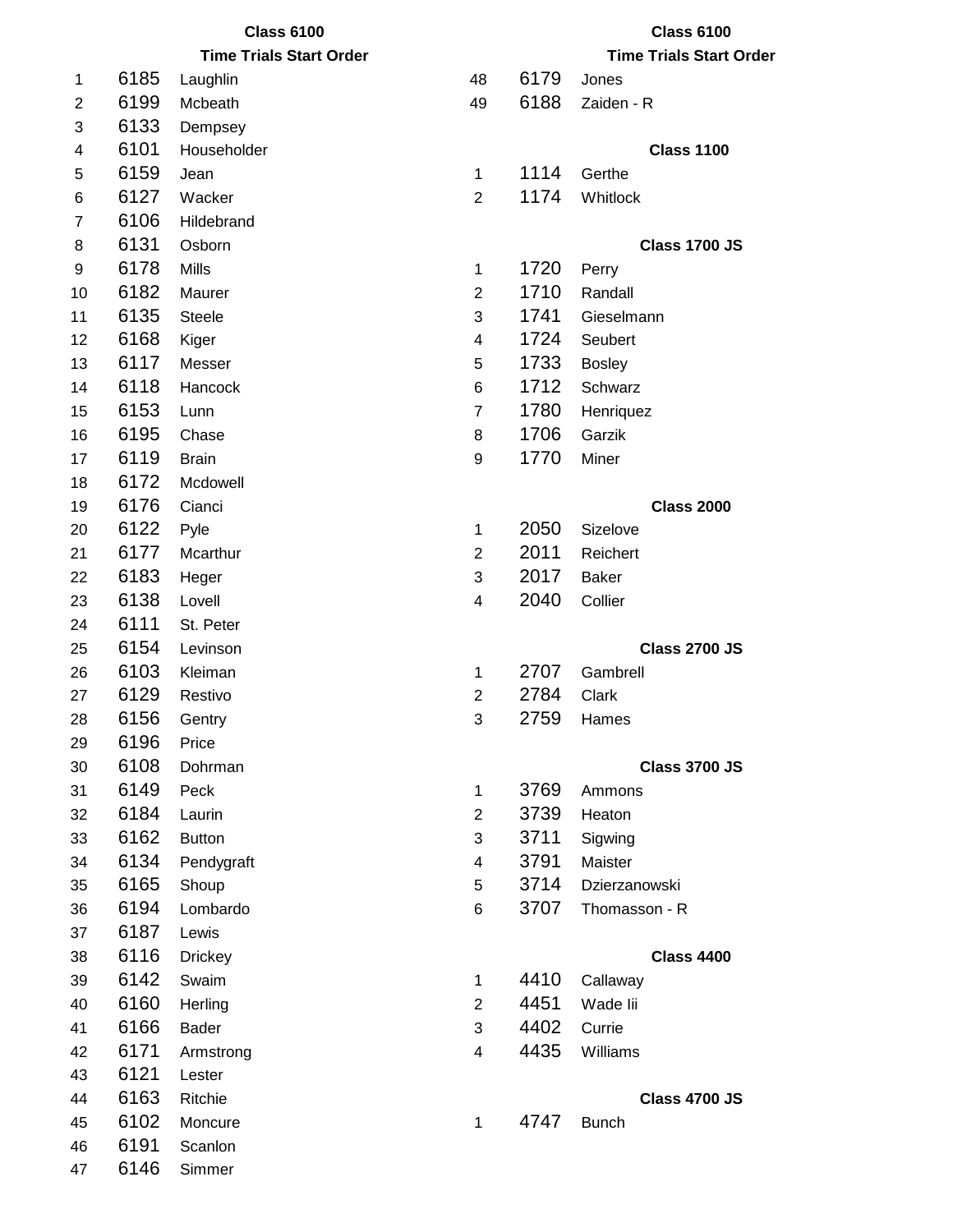| 5030<br>4534<br>Atchison<br>$\mathbf 1$<br>Rountree<br>1<br>5095<br>4537<br>$\overline{2}$<br>2<br>Chase<br>Mcdonnell<br>5015<br>3<br>4529<br>3<br>Moser lii<br>Alesi<br>5072<br>4502<br>Grabowski<br>Morris<br>$\overline{\mathbf{4}}$<br>4<br>5026<br>4520<br>Fessler<br>5<br>5<br>Howe<br>5028<br>4533<br>6<br>Griffin<br><b>Schweers</b><br>6<br>5022<br>4501<br>Kelson<br>$\overline{7}$<br>Croft<br>7<br>5011<br>Belk - R<br>8<br><b>Class 6000</b><br>6061<br>4551<br>Herling<br>Olliges<br>$\mathbf 1$<br>1<br>6012<br>4569<br>$\overline{2}$<br>Alesi III<br>$\overline{c}$<br><b>Bragg</b><br>6063<br>4577<br>3<br>Oborn<br>3<br>Fitos<br>6021<br>4576<br>Hawkins<br>$\overline{\mathbf{4}}$<br><b>Bradfield</b><br>4<br>6025<br>4563<br>5<br>Lovell<br>5<br>Bergstrom<br>6077<br>Williams<br>6<br>6081<br>Schmueser lii<br>7<br>Class 8100 Spt<br>6003<br>8105<br>8<br>Wardle<br>Lawler<br>1<br>6006<br>8141<br>$\overline{2}$<br>9<br>Fekete<br>Carey<br>8122<br>3<br>Scott<br>8150<br>$\overline{\mathbf{4}}$<br><b>Class 6200</b><br>Beaumont<br>6224<br>8124<br>5<br>Wasson<br>1<br><b>Marques</b><br>6206<br>8123<br>Carolan<br>6<br>$\overline{\mathbf{c}}$<br>Kuligowski<br>6213<br>8107<br>$\overline{7}$<br>Eastman<br>3<br>Ozeroglu<br>6266<br>8195<br>Williams<br>4<br>Largent<br>8<br>8135<br>9<br>Voss<br>8199<br><b>Class 7100</b><br>10<br>Bellefontaine<br>7112<br>8182<br>11<br><b>Blakely</b><br>Barraza<br>1<br>7110<br>8181<br>Lesle<br>$\overline{2}$<br>12<br>Sorenson<br>7129<br>8178<br>3<br>Cockrell<br>13<br>Spires<br>7111<br>8104<br>Whalen<br>Matney<br>4<br>14<br>8110<br>7170<br>5<br>15<br>Lunsford<br>Letner<br>7122<br>8188<br>Walter - R<br>16<br>Campbell<br>6<br><b>Class 7200</b><br>7284<br>Cochrum<br>1<br>7209<br>$\overline{2}$<br>Proctor<br><b>Class 7300</b> |  | <b>Class 5000</b> |  | Class 4500 - Vintage      |
|----------------------------------------------------------------------------------------------------------------------------------------------------------------------------------------------------------------------------------------------------------------------------------------------------------------------------------------------------------------------------------------------------------------------------------------------------------------------------------------------------------------------------------------------------------------------------------------------------------------------------------------------------------------------------------------------------------------------------------------------------------------------------------------------------------------------------------------------------------------------------------------------------------------------------------------------------------------------------------------------------------------------------------------------------------------------------------------------------------------------------------------------------------------------------------------------------------------------------------------------------------------------------------------------------------------------------------------------------------------------------------------------------------------------------------------------------------------------------------------------------------------------------------------------------------------------------------------------------------------------------------------------------------------------------------------------------------------------------------------------------------------------------------------------------------------------|--|-------------------|--|---------------------------|
|                                                                                                                                                                                                                                                                                                                                                                                                                                                                                                                                                                                                                                                                                                                                                                                                                                                                                                                                                                                                                                                                                                                                                                                                                                                                                                                                                                                                                                                                                                                                                                                                                                                                                                                                                                                                                      |  |                   |  |                           |
|                                                                                                                                                                                                                                                                                                                                                                                                                                                                                                                                                                                                                                                                                                                                                                                                                                                                                                                                                                                                                                                                                                                                                                                                                                                                                                                                                                                                                                                                                                                                                                                                                                                                                                                                                                                                                      |  |                   |  |                           |
|                                                                                                                                                                                                                                                                                                                                                                                                                                                                                                                                                                                                                                                                                                                                                                                                                                                                                                                                                                                                                                                                                                                                                                                                                                                                                                                                                                                                                                                                                                                                                                                                                                                                                                                                                                                                                      |  |                   |  |                           |
|                                                                                                                                                                                                                                                                                                                                                                                                                                                                                                                                                                                                                                                                                                                                                                                                                                                                                                                                                                                                                                                                                                                                                                                                                                                                                                                                                                                                                                                                                                                                                                                                                                                                                                                                                                                                                      |  |                   |  |                           |
|                                                                                                                                                                                                                                                                                                                                                                                                                                                                                                                                                                                                                                                                                                                                                                                                                                                                                                                                                                                                                                                                                                                                                                                                                                                                                                                                                                                                                                                                                                                                                                                                                                                                                                                                                                                                                      |  |                   |  |                           |
|                                                                                                                                                                                                                                                                                                                                                                                                                                                                                                                                                                                                                                                                                                                                                                                                                                                                                                                                                                                                                                                                                                                                                                                                                                                                                                                                                                                                                                                                                                                                                                                                                                                                                                                                                                                                                      |  |                   |  |                           |
|                                                                                                                                                                                                                                                                                                                                                                                                                                                                                                                                                                                                                                                                                                                                                                                                                                                                                                                                                                                                                                                                                                                                                                                                                                                                                                                                                                                                                                                                                                                                                                                                                                                                                                                                                                                                                      |  |                   |  |                           |
|                                                                                                                                                                                                                                                                                                                                                                                                                                                                                                                                                                                                                                                                                                                                                                                                                                                                                                                                                                                                                                                                                                                                                                                                                                                                                                                                                                                                                                                                                                                                                                                                                                                                                                                                                                                                                      |  |                   |  |                           |
|                                                                                                                                                                                                                                                                                                                                                                                                                                                                                                                                                                                                                                                                                                                                                                                                                                                                                                                                                                                                                                                                                                                                                                                                                                                                                                                                                                                                                                                                                                                                                                                                                                                                                                                                                                                                                      |  |                   |  | Class 4551 - Vintage Open |
|                                                                                                                                                                                                                                                                                                                                                                                                                                                                                                                                                                                                                                                                                                                                                                                                                                                                                                                                                                                                                                                                                                                                                                                                                                                                                                                                                                                                                                                                                                                                                                                                                                                                                                                                                                                                                      |  |                   |  |                           |
|                                                                                                                                                                                                                                                                                                                                                                                                                                                                                                                                                                                                                                                                                                                                                                                                                                                                                                                                                                                                                                                                                                                                                                                                                                                                                                                                                                                                                                                                                                                                                                                                                                                                                                                                                                                                                      |  |                   |  |                           |
|                                                                                                                                                                                                                                                                                                                                                                                                                                                                                                                                                                                                                                                                                                                                                                                                                                                                                                                                                                                                                                                                                                                                                                                                                                                                                                                                                                                                                                                                                                                                                                                                                                                                                                                                                                                                                      |  |                   |  |                           |
|                                                                                                                                                                                                                                                                                                                                                                                                                                                                                                                                                                                                                                                                                                                                                                                                                                                                                                                                                                                                                                                                                                                                                                                                                                                                                                                                                                                                                                                                                                                                                                                                                                                                                                                                                                                                                      |  |                   |  |                           |
|                                                                                                                                                                                                                                                                                                                                                                                                                                                                                                                                                                                                                                                                                                                                                                                                                                                                                                                                                                                                                                                                                                                                                                                                                                                                                                                                                                                                                                                                                                                                                                                                                                                                                                                                                                                                                      |  |                   |  |                           |
|                                                                                                                                                                                                                                                                                                                                                                                                                                                                                                                                                                                                                                                                                                                                                                                                                                                                                                                                                                                                                                                                                                                                                                                                                                                                                                                                                                                                                                                                                                                                                                                                                                                                                                                                                                                                                      |  |                   |  |                           |
|                                                                                                                                                                                                                                                                                                                                                                                                                                                                                                                                                                                                                                                                                                                                                                                                                                                                                                                                                                                                                                                                                                                                                                                                                                                                                                                                                                                                                                                                                                                                                                                                                                                                                                                                                                                                                      |  |                   |  |                           |
|                                                                                                                                                                                                                                                                                                                                                                                                                                                                                                                                                                                                                                                                                                                                                                                                                                                                                                                                                                                                                                                                                                                                                                                                                                                                                                                                                                                                                                                                                                                                                                                                                                                                                                                                                                                                                      |  |                   |  |                           |
|                                                                                                                                                                                                                                                                                                                                                                                                                                                                                                                                                                                                                                                                                                                                                                                                                                                                                                                                                                                                                                                                                                                                                                                                                                                                                                                                                                                                                                                                                                                                                                                                                                                                                                                                                                                                                      |  |                   |  |                           |
|                                                                                                                                                                                                                                                                                                                                                                                                                                                                                                                                                                                                                                                                                                                                                                                                                                                                                                                                                                                                                                                                                                                                                                                                                                                                                                                                                                                                                                                                                                                                                                                                                                                                                                                                                                                                                      |  |                   |  |                           |
|                                                                                                                                                                                                                                                                                                                                                                                                                                                                                                                                                                                                                                                                                                                                                                                                                                                                                                                                                                                                                                                                                                                                                                                                                                                                                                                                                                                                                                                                                                                                                                                                                                                                                                                                                                                                                      |  |                   |  |                           |
|                                                                                                                                                                                                                                                                                                                                                                                                                                                                                                                                                                                                                                                                                                                                                                                                                                                                                                                                                                                                                                                                                                                                                                                                                                                                                                                                                                                                                                                                                                                                                                                                                                                                                                                                                                                                                      |  |                   |  |                           |
|                                                                                                                                                                                                                                                                                                                                                                                                                                                                                                                                                                                                                                                                                                                                                                                                                                                                                                                                                                                                                                                                                                                                                                                                                                                                                                                                                                                                                                                                                                                                                                                                                                                                                                                                                                                                                      |  |                   |  |                           |
|                                                                                                                                                                                                                                                                                                                                                                                                                                                                                                                                                                                                                                                                                                                                                                                                                                                                                                                                                                                                                                                                                                                                                                                                                                                                                                                                                                                                                                                                                                                                                                                                                                                                                                                                                                                                                      |  |                   |  |                           |
|                                                                                                                                                                                                                                                                                                                                                                                                                                                                                                                                                                                                                                                                                                                                                                                                                                                                                                                                                                                                                                                                                                                                                                                                                                                                                                                                                                                                                                                                                                                                                                                                                                                                                                                                                                                                                      |  |                   |  |                           |
|                                                                                                                                                                                                                                                                                                                                                                                                                                                                                                                                                                                                                                                                                                                                                                                                                                                                                                                                                                                                                                                                                                                                                                                                                                                                                                                                                                                                                                                                                                                                                                                                                                                                                                                                                                                                                      |  |                   |  |                           |
|                                                                                                                                                                                                                                                                                                                                                                                                                                                                                                                                                                                                                                                                                                                                                                                                                                                                                                                                                                                                                                                                                                                                                                                                                                                                                                                                                                                                                                                                                                                                                                                                                                                                                                                                                                                                                      |  |                   |  |                           |
|                                                                                                                                                                                                                                                                                                                                                                                                                                                                                                                                                                                                                                                                                                                                                                                                                                                                                                                                                                                                                                                                                                                                                                                                                                                                                                                                                                                                                                                                                                                                                                                                                                                                                                                                                                                                                      |  |                   |  |                           |
|                                                                                                                                                                                                                                                                                                                                                                                                                                                                                                                                                                                                                                                                                                                                                                                                                                                                                                                                                                                                                                                                                                                                                                                                                                                                                                                                                                                                                                                                                                                                                                                                                                                                                                                                                                                                                      |  |                   |  |                           |
|                                                                                                                                                                                                                                                                                                                                                                                                                                                                                                                                                                                                                                                                                                                                                                                                                                                                                                                                                                                                                                                                                                                                                                                                                                                                                                                                                                                                                                                                                                                                                                                                                                                                                                                                                                                                                      |  |                   |  |                           |
|                                                                                                                                                                                                                                                                                                                                                                                                                                                                                                                                                                                                                                                                                                                                                                                                                                                                                                                                                                                                                                                                                                                                                                                                                                                                                                                                                                                                                                                                                                                                                                                                                                                                                                                                                                                                                      |  |                   |  |                           |
|                                                                                                                                                                                                                                                                                                                                                                                                                                                                                                                                                                                                                                                                                                                                                                                                                                                                                                                                                                                                                                                                                                                                                                                                                                                                                                                                                                                                                                                                                                                                                                                                                                                                                                                                                                                                                      |  |                   |  |                           |
|                                                                                                                                                                                                                                                                                                                                                                                                                                                                                                                                                                                                                                                                                                                                                                                                                                                                                                                                                                                                                                                                                                                                                                                                                                                                                                                                                                                                                                                                                                                                                                                                                                                                                                                                                                                                                      |  |                   |  |                           |
|                                                                                                                                                                                                                                                                                                                                                                                                                                                                                                                                                                                                                                                                                                                                                                                                                                                                                                                                                                                                                                                                                                                                                                                                                                                                                                                                                                                                                                                                                                                                                                                                                                                                                                                                                                                                                      |  |                   |  |                           |
|                                                                                                                                                                                                                                                                                                                                                                                                                                                                                                                                                                                                                                                                                                                                                                                                                                                                                                                                                                                                                                                                                                                                                                                                                                                                                                                                                                                                                                                                                                                                                                                                                                                                                                                                                                                                                      |  |                   |  |                           |
|                                                                                                                                                                                                                                                                                                                                                                                                                                                                                                                                                                                                                                                                                                                                                                                                                                                                                                                                                                                                                                                                                                                                                                                                                                                                                                                                                                                                                                                                                                                                                                                                                                                                                                                                                                                                                      |  |                   |  |                           |
|                                                                                                                                                                                                                                                                                                                                                                                                                                                                                                                                                                                                                                                                                                                                                                                                                                                                                                                                                                                                                                                                                                                                                                                                                                                                                                                                                                                                                                                                                                                                                                                                                                                                                                                                                                                                                      |  |                   |  |                           |

7330 Hall

## **Stock VW - Class 11**

- 5114 Justus 5152 Robinson Ventura 5189 Johnson
- 5101 Boyer
- 5174 Hutzel
- 5169 Morgan
- 5106 Diaz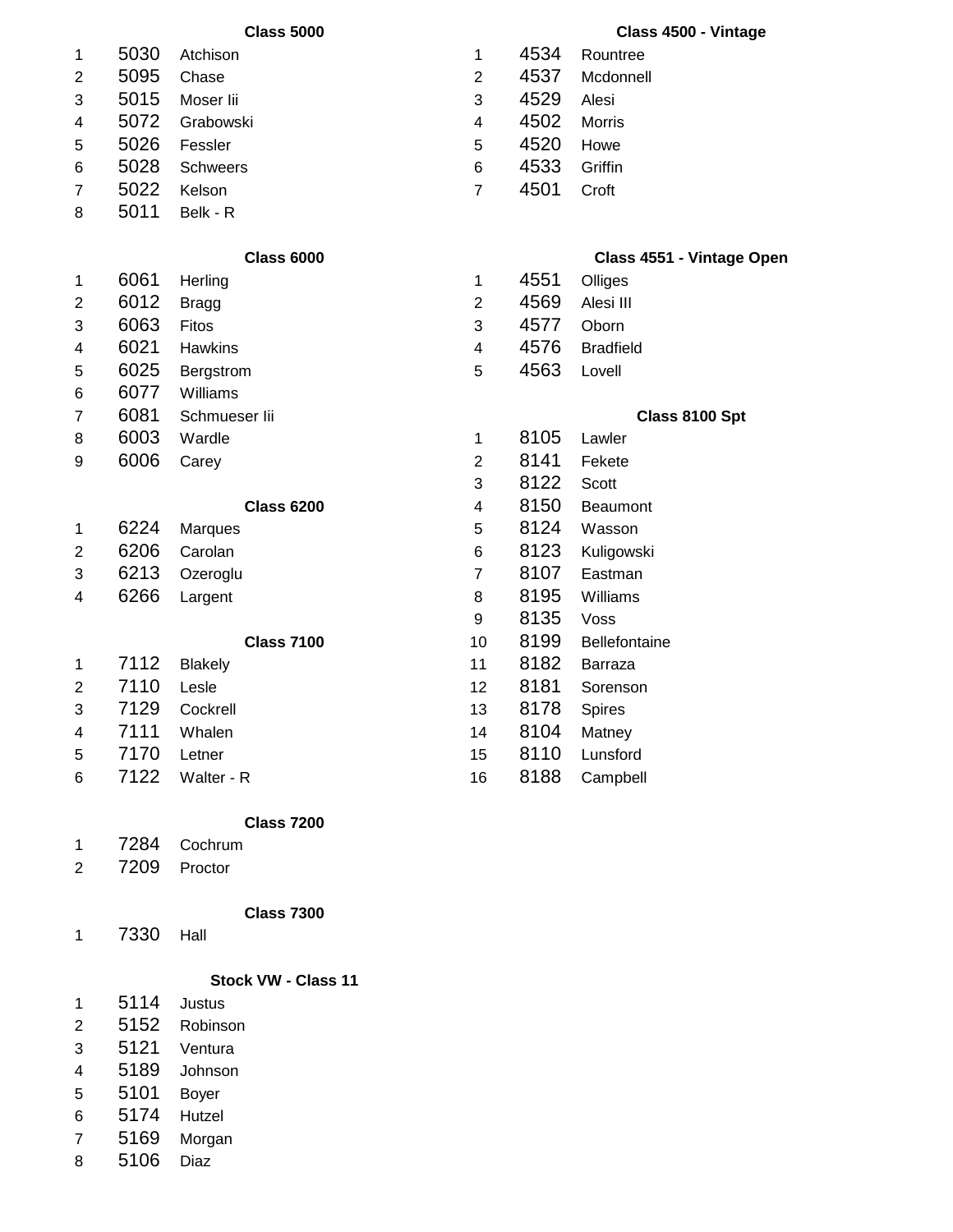|  | <b>Pro Turbo</b> |
|--|------------------|
|--|------------------|

**Pro Turbo Pro Turbo**

| 1              | T978 | Jones              |                | 52             | T958 | Mamelli Jr           |
|----------------|------|--------------------|----------------|----------------|------|----------------------|
| $\overline{2}$ | T919 | Schueler           |                | 53             | T916 | <b>Martins</b>       |
| 3              | T913 | Sims               |                | 54             | T888 | Comiskey             |
| 4              | T936 | Carver             |                | 55             | T948 | <b>Burroughs</b>     |
| 5              | T954 | Weiland            |                | 56             | T906 | G.z.                 |
| 6              | T974 | Romo               |                | 57             | T921 | Riggs                |
| $\overline{7}$ | T937 | Nicholas           |                | 58             | T812 | Guerrero             |
| 8              | T918 | Lambert            |                | 59             | T808 | Rodgers              |
| 9              | T979 | Sieg               |                | 60             | T818 | Durso                |
|                | T991 |                    |                |                | T973 |                      |
| 10<br>11       | T981 | Romo               | Top 10<br>P250 | 61             | T987 | Juarez               |
|                | T970 | Pyburn             |                | 62             | T889 | Richardson           |
| 12             | T931 | Lamont             |                | 63             | T881 | Miller               |
| 13             | T927 | Scanlon            |                | 64             | T814 | Romero               |
| 14             |      | Smith              |                | 65             |      | Niihori              |
| 15             | T907 | Long               |                | 66             | T929 | Leckie               |
| 16             | T922 | Gomez              |                | 67             | T938 | Fresh                |
| 17             | T992 | Atteberry          |                | 68             | T925 | Moore                |
| 18             | T951 | Guthrie Jr.        |                | 69             | T959 | Miller               |
| 19             | T943 | Taylor             |                | 70             | T949 | Lopez                |
| 20             | T866 | Leaming            |                | 71             | T971 | Matlock              |
| 21             | T996 | Ellstrom           |                | 72             | T923 | Martinez             |
| 22             | T911 | Meister            |                | 73             | T945 | Dotson               |
| 23             | T914 | Walker             |                | 74             | T995 | Parker               |
| 24             | T827 | Loomis             |                | 75             | T859 | Harvey               |
| 25             | T815 | Piplic             |                |                |      |                      |
| 26             | T924 | <b>Beurrier</b>    |                |                |      |                      |
| 27             | T928 | Cardenas           |                |                |      | <b>Pro Unlimited</b> |
| 28             | T989 | Combs              |                | 1              | 2924 | Raschein             |
| 29             | T975 | Cafro              |                | $\overline{c}$ | 2939 | Isom                 |
| 30             | T952 | Mcvay              |                | 3              | 2929 | Shelton              |
| 31             | T966 | Wadlington         |                | 4              | 2911 | Hudson               |
| 32             | T915 | <b>Beaver</b>      |                | 5              | 2944 | Zuendel              |
| 33             | T944 | <b>Blurton</b>     |                | 6              | 2940 | Pondella             |
| 34             | T985 | Griffin            |                | 7              | 2963 | Johnson              |
| 35             | T845 | <b>Brinkerhoff</b> |                | 8              | 2925 | <b>Drew</b>          |
| 36             | T805 | Chavez             |                | 9              | 2962 | Poelman              |
| 37             | T895 | Wells              |                | 10             | 2910 | Comiskey             |
| 38             | T910 | Fisher             |                | 11             | 2923 | O'donnell            |
| 39             | T912 | Melvin Jr          |                | 12             | 2951 | Johnson              |
| 40             | T920 | Libby              |                | 13             | 2905 | Beuchat              |
| 41             | T850 | <b>Blinnquist</b>  |                | 14             | 2995 | Wells                |
| 42             | T961 | Hale               |                | 15             | 2916 | Kraus                |
| 43             | T908 | Wilkens            |                | 16             | 2934 | Kiger                |
| 44             | T820 | Hayes              |                |                |      |                      |
| 45             | T813 | Freiday            |                |                |      | <b>Sportsman UTV</b> |
| 46             | T904 | Sappington         |                | 1              | S901 | Koscheck             |
| 47             | T969 | Gastel             |                | $\overline{2}$ | S975 | Raab                 |
| 48             | T917 | Murray             |                | 3              | S936 | Gorman               |
| 49             | T984 | Mccoy              |                | 4              | S999 | Thomas               |
| 50             | T865 | Silvey             |                |                |      |                      |
| E 1            | TQQ4 | <b>Morroll</b>     |                |                |      |                      |

|                |      | I                 |
|----------------|------|-------------------|
| 1              | T978 | Jones             |
| 2              | T919 | Schueler          |
| 3              | T913 | Sims              |
| 4              | T936 | Carver            |
| 5              | T954 | Weiland           |
| 6              | T974 | Romo              |
| $\overline{7}$ | T937 | Nicholas          |
| 8              | T918 | Lambert           |
| 9              | T979 | Sieg              |
| 10             | T991 | Romo              |
| 11             | T981 | Pyburn            |
| 12             | T970 | Lamont            |
| 13             | T931 | Scanlon           |
| 14             | T927 | Smith             |
| 15             | T907 | Long              |
| 16             | T922 | Gomez             |
| 17             | T992 | Atteberry         |
| 18             | T951 | Guthrie Jr.       |
| 19             | T943 | Taylor            |
| 20             | T866 | Leaming           |
| 21             | T996 | Ellstrom          |
| 22             | T911 | Meister           |
| 23             | T914 | Walker            |
| 24             | T827 | Loomis            |
| 25             | T815 | Piplic            |
| 26             | T924 | <b>Beurrier</b>   |
| 27             | T928 | Cardenas          |
| 28             | T989 | Combs             |
| 29             | T975 | Cafro             |
| 30             | T952 | Mcvay             |
| 31             | Т966 | Wadlingtoı        |
| 32             | T915 | Beaver            |
| 33             | T944 | <b>Blurton</b>    |
| 34             | T985 | Griffin           |
| 35             | T845 | <b>Brinkerhof</b> |
| 36             | T805 | Chavez            |
| 37             | T895 | Wells             |
| 38             | T910 | Fisher            |
| 39             | T912 | Melvin Jr         |
| 40             | T920 | Libby             |
| 41             | T850 | <b>Blinnquist</b> |
| 42             | T961 | Hale              |
| 43             | T908 | Wilkens           |
| 44             | T820 |                   |
|                |      | Hayes             |
| 45             | T813 | Freiday           |
| 46             | T904 | Sappingtor        |
| 47             | T969 | Gastel            |
| 48             | T917 | Murray            |
| 49             | T984 | Mccoy             |
| 50             | T865 | Silvey            |
| 51             | T994 | Merrell           |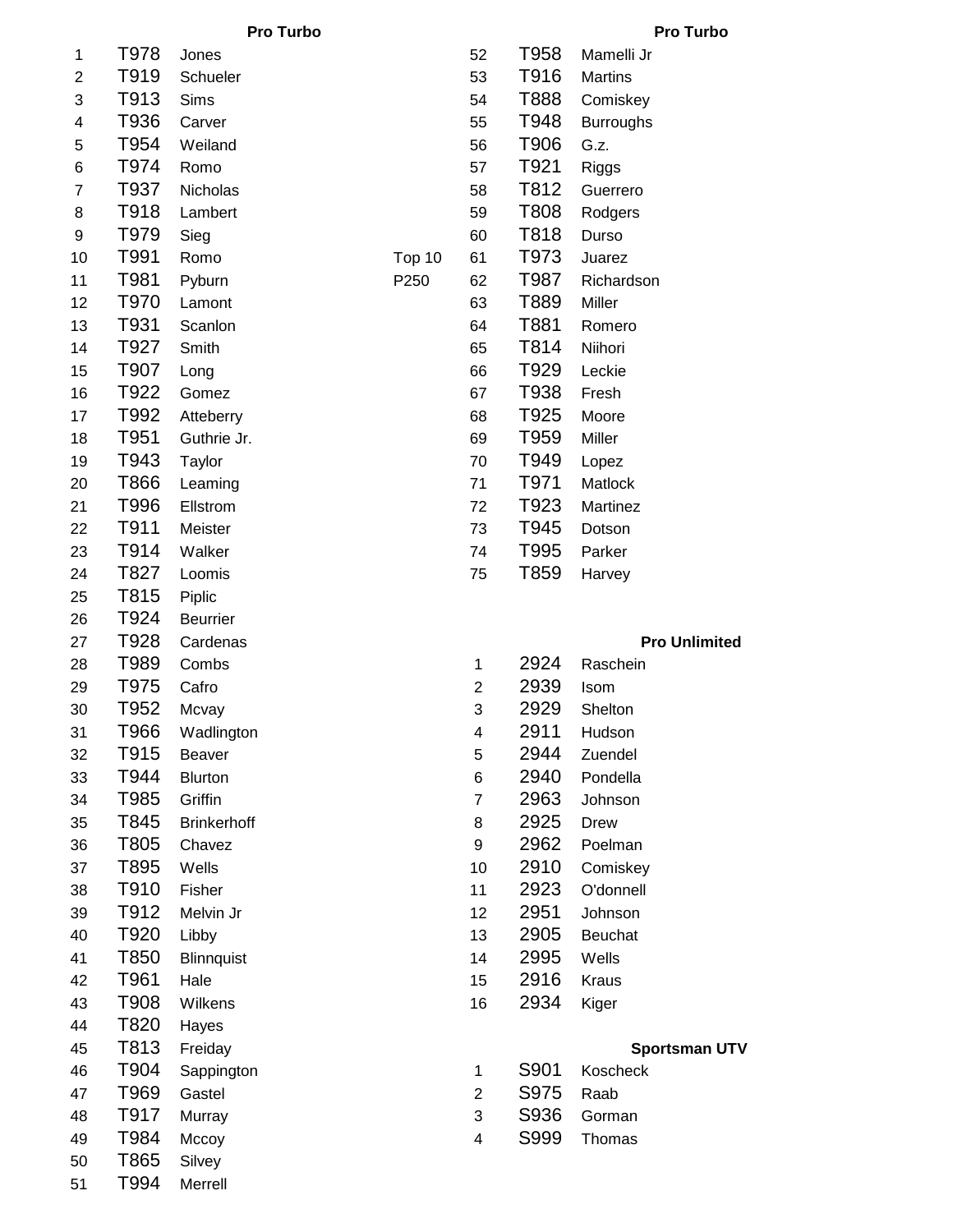|                         |      | <b>Pro Production (NA)</b> |                         |                  | <b>Open Pro</b> |
|-------------------------|------|----------------------------|-------------------------|------------------|-----------------|
| $\mathbf{1}$            | 1903 | Quintero                   | $\mathbf{1}$            | N <sub>12</sub>  | Argubright      |
| $\overline{\mathbf{c}}$ | 1817 | Ward                       | $\overline{c}$          | N <sub>3</sub>   | <b>Brittner</b> |
| 3                       | 1816 | Howe                       | 3                       | N <sub>2</sub>   | Cooper          |
| 4                       | 1917 | Row                        | $\overline{\mathbf{4}}$ | N <sub>1</sub> 1 | Taylor          |
| 5                       | 1808 | Wedeking                   | 5                       | N <sub>22</sub>  | Gray            |
| 6                       | 1983 | Estrada                    | 6                       | N <sub>15</sub>  | <b>Brabec</b>   |
| $\overline{7}$          | 1994 | Rumsey                     | $\overline{7}$          | N <sub>1</sub>   | Honea           |
| 8                       | 1946 | Andersen                   | 8                       | N7               | Samuels         |
| 9                       | 1846 | Luce                       | 9                       | N <sub>16</sub>  | <b>Myers</b>    |
| 10                      | 1985 | Orellana                   |                         |                  | 300 Pro         |
| 11                      | 1825 | Lotshaw                    | $\mathbf{1}$            | X66              | Klein           |
| 12                      | 1976 | Kaatz                      |                         |                  | <b>O-30 Pro</b> |
| 13                      | 1895 | Wells                      | $\mathbf 1$             | P <sub>1</sub>   | Maassberg       |
| 14                      | 1958 | Felix                      | $\overline{2}$          | P <sub>6</sub>   | Liebelt         |
| 15                      | 1824 | Harkey                     | 3                       | P <sub>55</sub>  | Canepa          |
| 16                      | 1942 | Mowry                      | $\overline{\mathbf{4}}$ | P <sub>3</sub>   | Walch           |
| 17                      | 1910 | Mcintire                   | 5                       | P7               | Cooper          |
| 18                      | 1877 | <b>Blume</b>               |                         |                  |                 |
| 19                      | 1862 | Savage                     |                         |                  | <b>O-40 Pro</b> |
| 20                      | 1938 | Hustead                    | $\mathbf 1$             | C <sub>5</sub>   | Moses           |
| 21                      | 1957 | Bolton                     | $\overline{c}$          | C <sub>3</sub>   | Berger          |
| 22                      | 1977 | <b>Baker</b>               | 3                       | C17              | <b>Stokes</b>   |
| 23                      | 1872 | Johnson                    |                         |                  | <b>Open Exp</b> |
| 24                      | 1845 | Parker                     | $\mathbf 1$             | 332              | Coye            |
| 25                      | 1907 | De Ley                     | $\overline{c}$          | 306              | Huff            |
| 26                      | 1807 | Sobolewski                 | 3                       | 304              | Matteson        |
| 27                      | 1964 | Vanbeekum                  | $\overline{\mathbf{4}}$ | 315              | Freeman         |
| 28                      | 1911 | Ziroli lii                 | 5                       | 308              | <b>Bradley</b>  |
| 29                      | 1949 | Campos Tobar               | 6                       | 303              | Krause          |
| 30                      | 1913 | Acton                      | $\overline{7}$          | 333              | Guagenti        |
| 31                      | 1802 | <b>Backus</b>              | 8                       | 302              | Nicotra         |
| 32                      | 1967 | Conrad                     | 9                       | 317              | Clukey          |
| 33                      | 1970 | Hodge                      | 10                      | 325              | Popylisen       |
| 34                      | 1954 | Matlock - R                | 11                      | 342              | Vance           |

|                |      | <b>UTV Rally</b> | 14 | 322 | <b>Bluth</b> |
|----------------|------|------------------|----|-----|--------------|
| 1              | U923 | Mcmillin         | 15 | 309 | Bogh         |
| 2              | U904 | Hafner           | 16 | 314 | Parszik      |
| 3              | U983 | Mcmillin         | 17 | 320 | Turley       |
| 4              | U955 | Terzo            |    |     |              |
| 5              | U980 | Schafer          | 1  | 380 | Dostal       |
| 6              | U919 | <b>Boggs</b>     | 2  | 356 | Monache      |
| $\overline{7}$ | U902 | Whitehead        | 3  | 397 | Lindamo      |
| 8              | U940 | Kleiman          | 4  | 372 | Collins      |
| 9              | U937 | Terzo            | 5  | 354 | Reichard     |
| 10             | U984 | Rude             | 6  | 389 | Silvernail   |
| 11             | U924 | Reina            | 7  | 358 | Smith        |
|                |      |                  |    |     |              |

| $\mathbf 1$    | 1903 | Quintero         | 1                        | N <sub>12</sub> | Argubright      |
|----------------|------|------------------|--------------------------|-----------------|-----------------|
| $\overline{2}$ | 1817 | Ward             | $\overline{c}$           | N3              | <b>Brittner</b> |
| 3              | 1816 | Howe             | 3                        | N <sub>2</sub>  | Cooper          |
| 4              | 1917 | Row              | 4                        | N <sub>1</sub>  | Taylor          |
| 5              | 1808 | Wedeking         | 5                        | N <sub>22</sub> | Gray            |
| 6              | 1983 | Estrada          | 6                        | N <sub>15</sub> | <b>Brabec</b>   |
| 7              | 1994 | Rumsey           | $\overline{7}$           | N <sub>1</sub>  | Honea           |
| 8              | 1946 | Andersen         | 8                        | N7              | Samuels         |
| 9              | 1846 | Luce             | 9                        | N <sub>16</sub> | <b>Myers</b>    |
| 10             | 1985 | Orellana         |                          |                 | 300 Pro         |
| 11             | 1825 | Lotshaw          | 1                        | X66             | Klein           |
| 12             | 1976 | Kaatz            |                          |                 | <b>O-30 Pro</b> |
| 13             | 1895 | Wells            | $\mathbf 1$              | P <sub>1</sub>  | Maassberg       |
| 14             | 1958 | Felix            | $\overline{c}$           | P <sub>6</sub>  | Liebelt         |
| 15             | 1824 | Harkey           | 3                        | P <sub>55</sub> | Canepa          |
| 16             | 1942 | Mowry            | $\overline{\mathcal{A}}$ | P <sub>3</sub>  | Walch           |
| 17             | 1910 | Mcintire         | 5                        | P7              | Cooper          |
| 18             | 1877 | <b>Blume</b>     |                          |                 |                 |
| 19             | 1862 | Savage           |                          |                 | O-40 Pro        |
| 20             | 1938 | Hustead          | $\mathbf 1$              | C <sub>5</sub>  | Moses           |
| 21             | 1957 | <b>Bolton</b>    | $\overline{c}$           | C <sub>3</sub>  | Berger          |
| 22             | 1977 | <b>Baker</b>     | 3                        | C17             | <b>Stokes</b>   |
| 23             | 1872 | Johnson          |                          |                 | <b>Open Exp</b> |
| 24             | 1845 | Parker           | $\mathbf 1$              | 332             | Coye            |
| 25             | 1907 | De Ley           | $\overline{2}$           | 306             | Huff            |
| 26             | 1807 | Sobolewski       | 3                        | 304             | Matteson        |
| 27             | 1964 | Vanbeekum        | $\overline{\mathbf{4}}$  | 315             | Freeman         |
| 28             | 1911 | Ziroli lii       | 5                        | 308             | <b>Bradley</b>  |
| 29             | 1949 | Campos Tobar     | 6                        | 303             | Krause          |
| 30             | 1913 | Acton            | $\overline{7}$           | 333             | Guagenti        |
| 31             | 1802 | <b>Backus</b>    | 8                        | 302             | Nicotra         |
| 32             | 1967 | Conrad           | 9                        | 317             | Clukey          |
| 33             | 1970 | Hodge            | 10                       | 325             | Popylisen       |
| 34             | 1954 | Matlock - R      | 11                       | 342             | Vance           |
|                |      |                  | 12                       | 310             | Wells           |
|                |      |                  | 13                       | 344             | Dixon           |
|                |      | <b>UTV Rally</b> | 14                       | 322             | <b>Bluth</b>    |
| 1              | U923 | Mcmillin         | 15                       | 309             | Bogh            |
| 2              | U904 | Hafner           | 16                       | 314             | Parszik         |
| 3              | U983 | Mcmillin         | 17                       | 320             | Turley          |
| 4              | U955 | Terzo            |                          |                 | Open AM         |
| 5              | U980 | Schafer          | 1                        | 380             | Dostal          |
| 6              | U919 | <b>Boggs</b>     | $\overline{2}$           | 356             | Monachelli      |
| 7              | U902 | Whitehead        | 3                        | 397             | Lindamood       |
| 8              | U940 | Kleiman          | 4                        | 372             | Collins         |
| 9              | U937 | Terzo            | 5                        | 354             | Reichard        |
| 10             | U984 | Rude             | 6                        | 389             | Silvernail      |
| 11             | U924 | Reina            | $\overline{7}$           | 358             | Smith           |
|                |      |                  | 8                        | 395             | Eaton           |
|                |      |                  | 9                        | 393             | Hopper          |
|                |      |                  | 10                       | 360             | <b>Stevens</b>  |